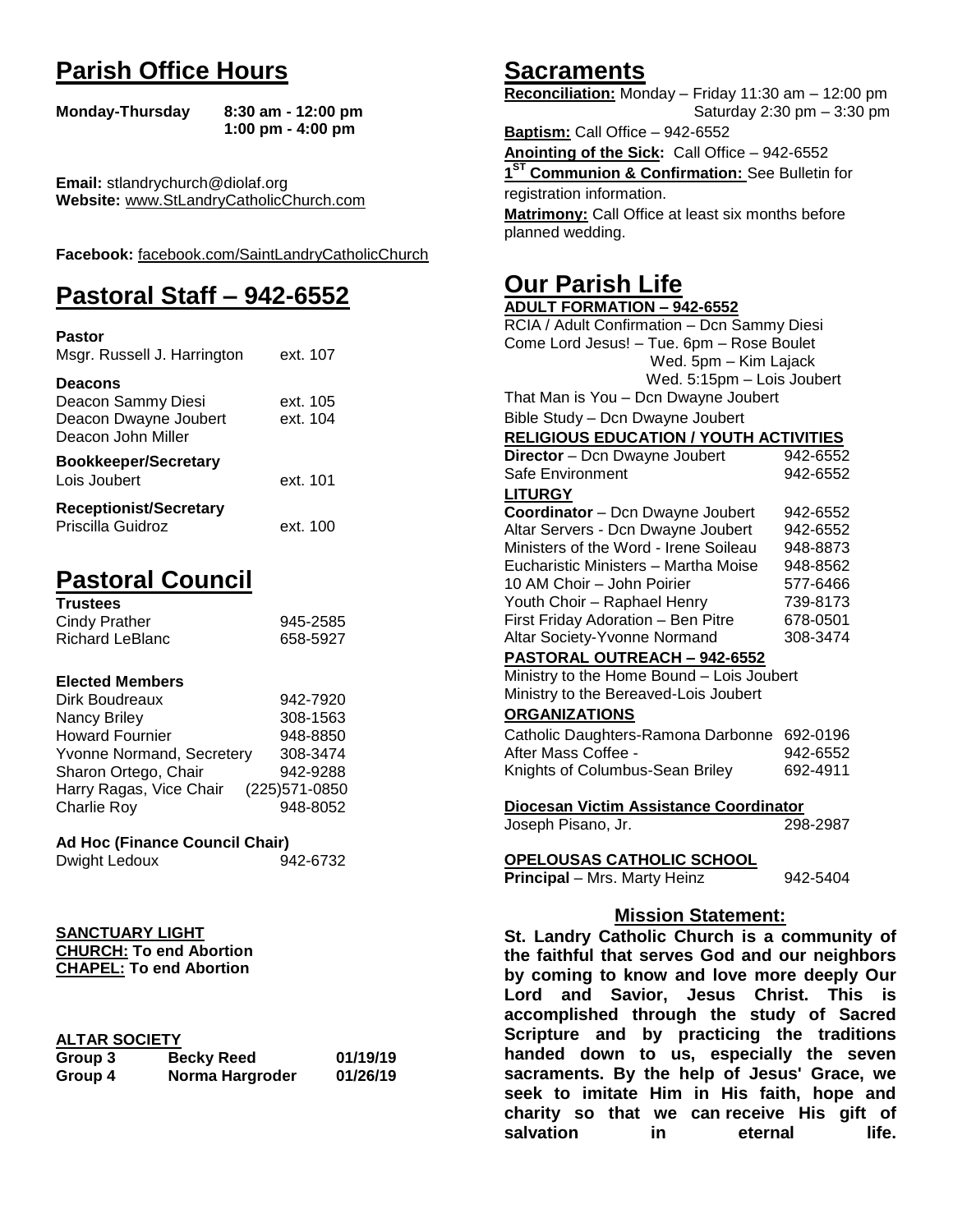# *From the desk of Msgr. Harrington:*

# **Pastoral Reflection #22**

Do we believe that God loves us? Do we really believe that He loves us unconditionally? Or do we believe in a god who is waiting to pounce on us at any given moment, ready to strike us down at some random instant in our lives when we are steeped in sin? Is He hoping that we forget one sin in our past that He can't wait to hold us accountable for? Is He so picayune that in His judgment any trifle thing of our past will disgust Him so vehemently that He will be forced to condemn us to eternal absence from His presence? Is the heart of God so small, so embittered?

One might say that scrupulosity is the spiritual equivalent of Obsessive-Compulsive Disorder. We are never good enough, never clean enough to win God's love and affection. We must ritually create a world where we bring all things into order to make our world clean and safe. We must do the same with our spiritual lives. There is no room for mistake or failure. Every little suggestion of sin is an affront to God and must be expunged, over and over again. Every hiccup in our daily life becomes the possibility of sin that insults God and causes Him to hide from us. In our scrupulous and rigid world there is no room for God's mercy, forgiveness or compassion. There simply is no room for God. Our journey becomes the self-induced, long-suffering trail of the condemned, trying to make sure that every speck of dust along our path is removed from our midst. Then God will love us, then God will be with us, when we are pure and innocent again.

Scrupulosity creates an anxiety within us to such a lethal degree that we see sin where there is no sin. Every dangerous thought, every possible distraction, every aspect of humanity with its limitations and weaknesses, becomes a sin. Not only does it become a sin, but it borders on the unforgivable. Once again, there is no room for God's mercy. Surely, He cannot forgive us when we have an angry thought or an impatient feeling, a disturbing desire or a resistance to prayer.

Do not misunderstand this reflection. Sin is very real. It is around us and within us. But the need to be scrupulous is a painful, treacherous valley that is difficult to maneuver. It promises us perfection by naming everything as sinful, as mortally sinful, thus destroying our trust in a merciful Father. Because we are so convinced of our innate evil, we limit God's mercy and love. When we limit God, that is the very definition of idolatry. Of course, we confess our sins, but we must also allow that God forgives those sins. He does not seek our destruction but lifts us to Himself in love.

Do you think Our Savior offered Himself on the cross, to condemn us? No, He saved us to condemn sin. He put sin on His own shoulders so that we might be free. Scrupulosity does not make us free. It makes us hate ourselves and then judge others with a squinty-eyed measure that is mean and cruel and not of God. The only way to fight scrupulosity is to bask in the love of God. The unconditional love of God loves us as we are, not as we should be, not as we could be, not even as others want us to be. He loves us in our imperfections, which then liberates us to ask forgiveness. It doesn't happen the other way around: where we ask God to forgive us, then He loves us. He always loves us unconditionally first. We don't deserve or earn it. It is freely given, because it is of God, and it is love.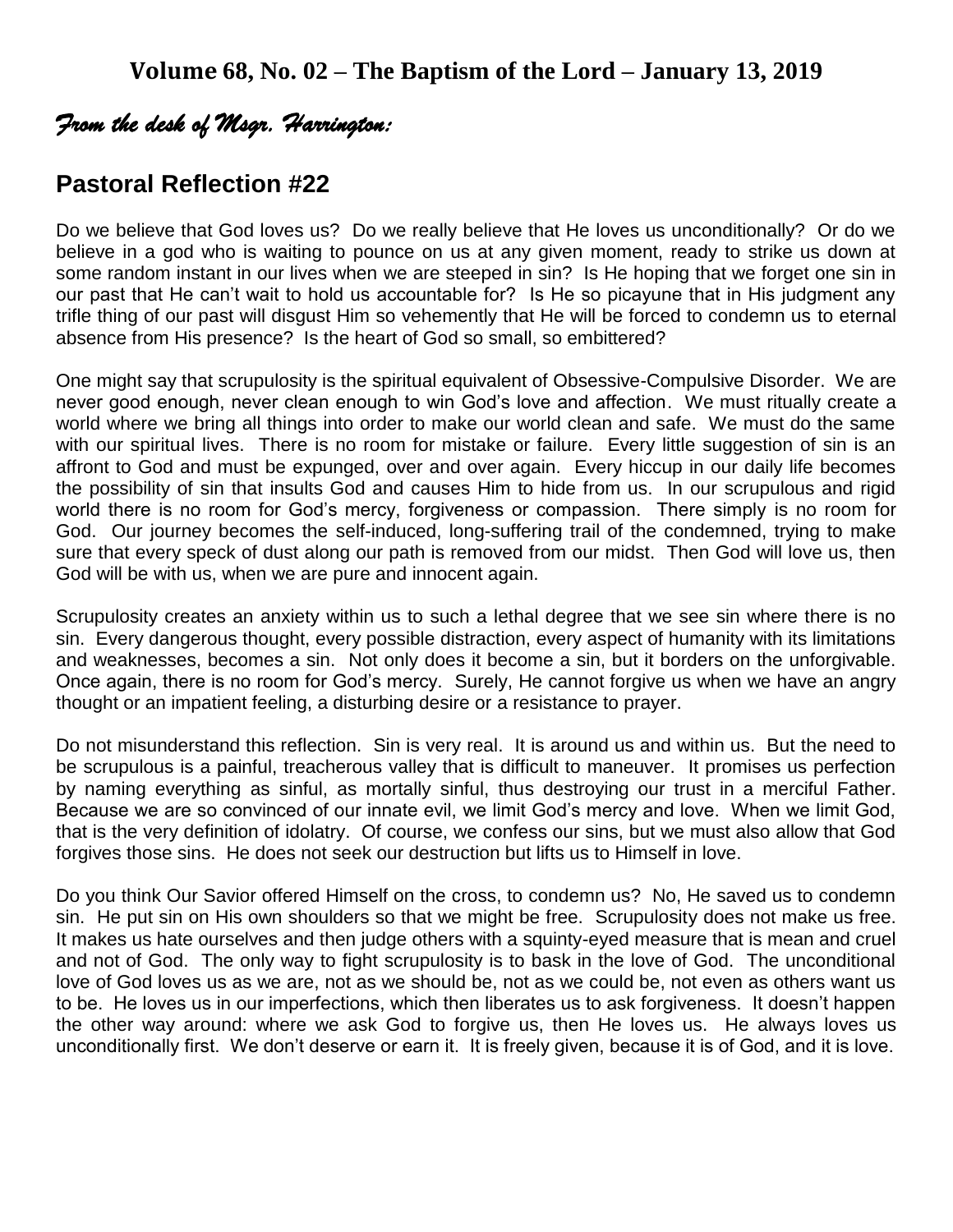# **POPE FRANCIS' INTENTIONS –**

**January - Evangelization:** That young people, especially in Latin America, follow the example of Mary and respond to the call of the Lord to communicate the joy of the Gospel to the world.

# **OFFERTORY COLLECTIONS –**

**January 6, 2019**

| <b>REGULAR</b>            | \$10316.68 |
|---------------------------|------------|
| <b>GOAL</b>               | \$9000.00  |
| Maintenance & Repair Fund | \$2375.91  |
| Poor / Needy              | \$349.00   |
| Maintenance Endowment     | \$20.00    |
| <b>OCS Foundation</b>     | \$10.00    |

Thank You for Your Generosity!

# **Second Collection**

**01/13/19** – No 2<sup>nd</sup> Collection **01/20/19** – OCS Foundation

#### **REMINDERS FOR THE WEEK**

| $Sun. - 01/13$     |  |
|--------------------|--|
| 3:30 <sub>pm</sub> |  |

### **Mon. - 01/14**

| 5:15pm | Altar Society Mtg.        |
|--------|---------------------------|
| 5:45pm | Rosary @ Lafleur Monument |
| 6:00pm | <b>Bible Study</b>        |
| 6:30pm | Pastoral Council Mtg.     |
|        |                           |

- **Tue. - 01/15**
	- **6:00pm** Come, Lord Jesus!
- **Wed. - 01/16** 6:00a

| 6:00am | TMIY              |
|--------|-------------------|
| 5:00pm | Come, Lord Jesus! |
| 5:15pm | Come, Lord Jesus! |

**Thu. - 01/17 6:30pm** 1

1<sup>st</sup> Communion Parent Mtg

- **Fri. - 01/11 – Office Closed**
- **Sat. - 01/12**

**8:00am** Mass in **Valentin Hall**

# **ARE YOU A REGISTERED PARISHIONER?**

**Please don't take for granted that you are registered in the parish just because you attend Mass here. Census Forms are available at the back of church or by calling or coming by the office during business hours.**

#### **READINGS FOR FAITH SHARING The Baptism of the Lord**

**Is 42:1-4, 6-7** Here is my servant: God's glory shall be revealed.

**Psalm 104** "O bless the Lord, my soul" **Acts 10:34-38** God anointed Jesus with the Holy Spirit and power.

**Lk 3:15-16,21-22** "You are my beloved Son."

Isaiah prophesied the Messiah, one who would bring peace and justice to the world. The early Christian community recognized the salvation they had received through baptism, salvation available to all. Saint Luke describes the Holy Spirit descending like a dove upon Jesus as he praying after his baptism. Let us realize that the same Holy Spirit descended upon each of us when we were baptized.

# **PRAY FOR OUR SEMINARIANS**

| -Cade LeBlanc    | St. Thomas More, Eunice       |
|------------------|-------------------------------|
| -Matthew Pitre   | St. Thomas More, Eunice       |
| -Michael Vidrine | St. John, Melville            |
| -Sean Fontenot   | Our Lady Queen of All Saints, |
|                  | <b>Ville Platte</b>           |
| -Luke Johnson    | Our Lady Queen of All Saints, |
|                  | <b>Ville Platte</b>           |

Father, in your plan for our salvation you provide shepherds for your people. Fill your Church with the spirit of courage and love. AMEN.

# **PRAY FOR A PRIEST EACH DAY**

| <b>Sunday, 01/13</b> | <b>Fr. Aaron Melancon</b>   |
|----------------------|-----------------------------|
| <b>Monday, 01/14</b> | <b>Fr. Bill Melancon</b>    |
| Tuesday, 01/15       | Fr. Jerry Mesley            |
| Wednesday, 01/16     | Fr. Andre Metrejean         |
| Thursday, 01/17      | <b>Msgr. Paul Metrejean</b> |
| <b>Friday, 01/18</b> | Fr. Mark Miley              |
| Saturday, 01/19      | <b>Fr. Thomas Montelaro</b> |

Eternal Father, we lift up to You, these and all the priests of the world. Sanctify them. Heal and guide them. Mold them into the likeness of Your Son Jesus, the Eternal High Priest. May their lives be pleasing to You. In Jesus' name we pray. AMEN

# **THANK YOU**

**The family of Larry Hargroder thanks Msgr. Harrington, The Friends of the Bereaved and all who assisted with thoughts and prayers during our difficult time.**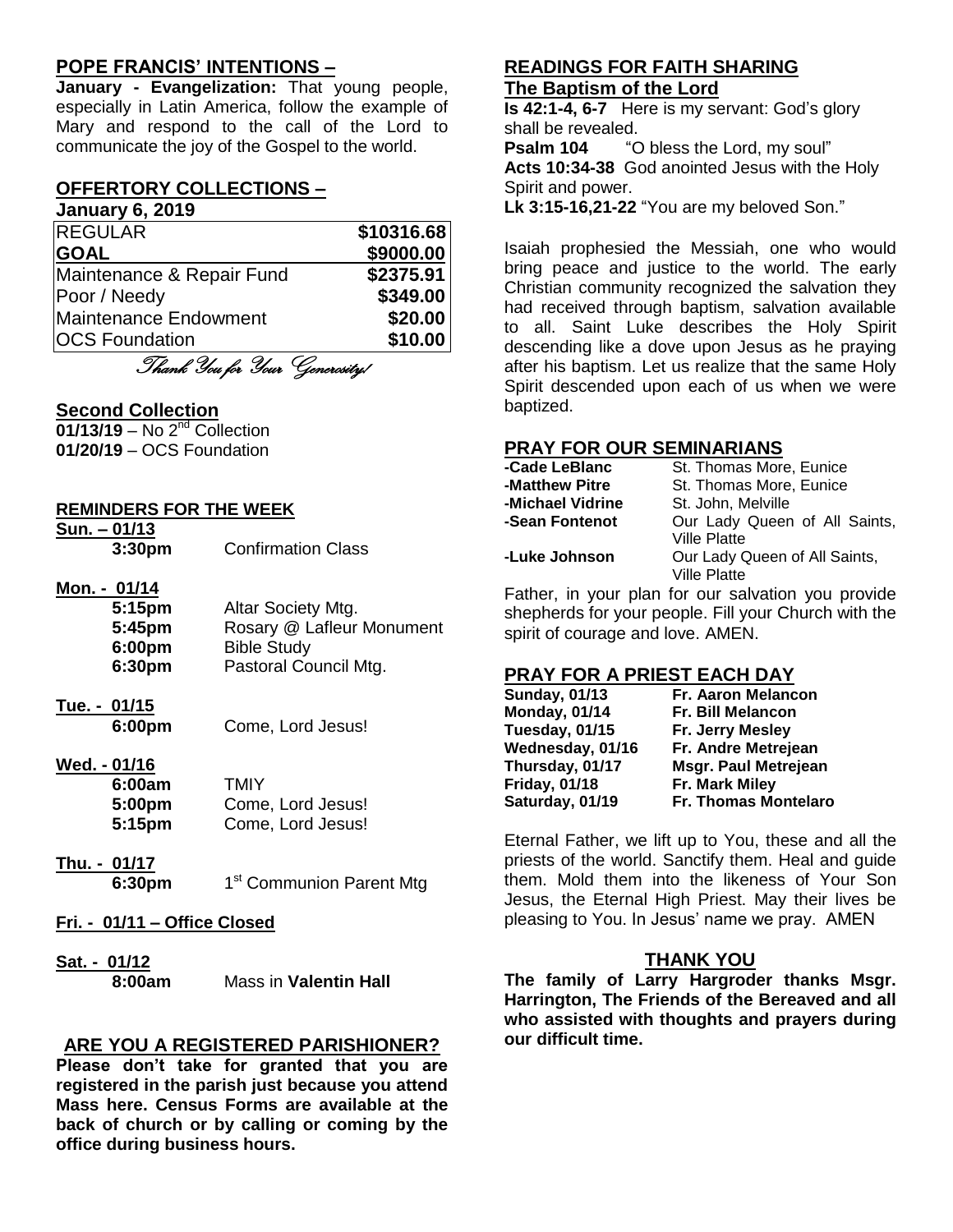# **MASS INTENTIONS**

#### **Saturday, January 12**

**4:00pm** William "Bill" Hatch & Family; Patrick Murray Labbe; Sam & Elva (DA) Moncla; Carolyn M. Bertrand; Barbara Burleigh Thibodeaux; Arthur & Eva Roy (WA); Fr. Joseph C. DeLuca; Anna Lois Joubert; Charles F. Going & Family; Wayne, Jeanette & Jonathan

Lalonde; Nita & J. Y. Bordelon Sr.; Aldon Joseph "Danny" Richard; Julius & Rita M. Lambert; Norris Leger, Toby & Winnie Lalonde & Family; The Sick & The Dying; James Clay Saucier (DA); Norma & Gerald Roy; Wilma Guillory; Leonce Lalonde Jr.; J.C., Bernice, Cyril James Diesi II & Peyton Cornette; Nola Guidroz

#### **Sunday, January 13**

**08:00am** Youle, Therese & John Ray Fontenot and Martin J. St. Amand; Willard Andrepont, Gertrude A. & Alvin Marks; Amar, Maryina & A. B. Sr. Courvelle; Bernel , Arthur & Eva Fontenot; Souls in Purgatory; Larry Hargroder, Henry S. Fontenot(DA)

**10:00am** M/M Emilian Bodin & Joyce Lagrange; Richard Bordelon; Malcolm "Slick" & Margaret Martin; Patricia S. Woodson; The Sick & The Dying; Lee, Kristie (DA) & Vivian

Artigue; Nita & J. Y. Bordelon Sr.; Raymond Lavergne; Joseph L. Hayes; Lawrence Kelly & Darius & Zetta Deville; Anna Lee Dupre; Lee & Beverly Faul & Mark Capone; Rose Fisher **5:00pm** St. Landry Church Parishioners

# **Monday, January 14**

**12:05pm** The Sick & The Dying; Nita & J. Y. Bordelon Sr.

# **Tuesday, January 15**

**12:05pm** Nita & J. Y. Bordelon Sr.; The Sick & The Dying; Special Intention

# **Wednesday, January 16**

**12:05pm** Rose Fisher; Nita & J. Y. Bordelon Sr.; The Sick & The Dying; Martin Sr.; Angela; Martin Jr. & Wilda Cosgrove

# **Thursday, January 17**

**12:05pm** The Sick & The Dying; Nita & J. Y. Bordelon Sr.; Wilma Guillory

#### **Friday, January 18**

**12:05pm** Marie (DA) & Martin Roy, Sr.; The Sick & The Dying; Nita & J. Y. Bordelon Sr.; Tessie Pitre BD & Family; Bryce Boullion (BD)

# **PRAYER INTENTIONS**

Dannie Ardoin, Brenda & Dennys Baird, Camden Barnard, Victoria Barron, Addi Baquet, Eric Baquet, Mona Bernard, Rada Bono, Derek Bourque, Connie Benoit, James Buford Bergeron, Paula Bienvenu, Robert Bienvenu, Marty Billeaudeau, Randy Bordelon, Alexandra Boudreaux, Joan Brady, Judy Smith Briscoe, Eden Broussard, Pat Burleigh, Nico Campbell, Ronnie Collette, Liz Constantino, Lloyd Cormier, Leroy Darbonne, Glenda G. Darbonne, Francis "Flossie" David, Donald Dean, Angie Dejean, Rose DeKerlegand Barbara Dopson, Lee Dubuc, Wanda Dupre, Glyn Durio, Harriet Doucet, Brandon Fuselier, Glenda Gaudet, Albert Going, Robert Going,Jr., Sarah Groth, Rita Guidroz, Amelia Guillory, Gabrielle Hanson & Family, Norma Hargroder, Jeanette Harville, Carol Hebert, Eva Herbert, Corrace Hollier, Rosalie Jackson, Bryan Fontenot, Merci Janise, Jo Ann Jones, Leon Khan, Murphy Lanclos, Sr., Virgie Lanclos, Lisa Leblanc, Jenny Ledoux, Ronald Leger, Paul Leleux, Cassandra Marceaux, Malcolm Marcus, Kathy Martin, Heather E. Matt, Sidney Matt, Shirley Meche, Barbara Micheal, Marguerite Miller, Ed Moise, Taylor Morales, Glenda Moreau, Julia Ortego, Gene Paillet, Mary Paillet, Elliot Pavlovich, Keith Pavlovich, Glenda Pitre, Michelle Poulet, Butch Richard, Gerald Roy, The Keith Richard Family, Pap Roy, Clara Smith, Ronald Speyrer. Cindy Stelly, Andrew Stelly, Audrey Stelly, Lonnie St. Cyr, Becky Sylvester, Richard Tatman, Ervin Thibodeaux, Margaret Thibodeaux, Jacqueline Vautrot, Claire R. Venable, Wilma Villery, Brett Walker, Augustine Wilson, Brad Woodel, Evelyn Wyble

**(It is diocesan policy that we must have permission from any individual that is to be placed on the list of intentions prior to their name being listed.)**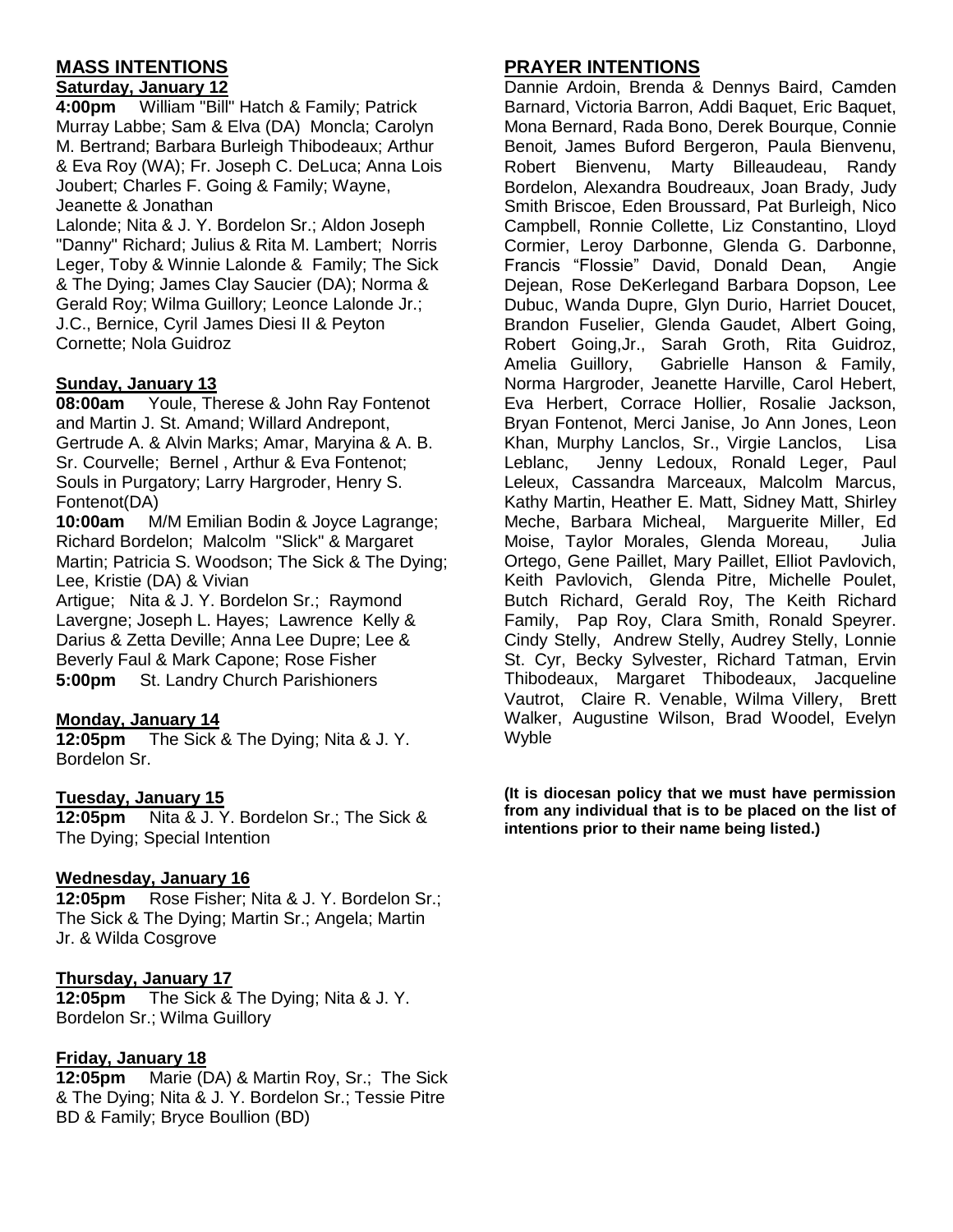# **St. Landry's NEW MAUSOLEUM**

**When the time comes, where will I be buried? Have I made plans for that? How will my loved ones know my wishes? These are questions that we will all have to answer one day. What would you do if something happened in your family tomorrow? We don't like to think about those things and much less discuss the subject, but death is inevitable. Getting your burial space ahead of time is good family planning and makes good practical sense, especially now that our church is having a new mausoleum program in our historical cemetery.**

**If you buy now, you have choices. There are four different types of doubles, four different levels, also family units. There are different options for payment as well. If you wait until later to purchase, the options will be limited. The moment you sign up you are covered. Now you have the opportunity as husband and wife, and perhaps your entire family, to do your planning together in the privacy of your own home. Taking care of these plans now is a lot easier than to do so following a death.**

**Representatives from American Cemetery Consultants, are now available to meet with you at your home or at the church office to answer questions about the mausoleum and help you to choose the option that is right for you. The number of crypts selected before construction will determine the final size of the mausoleum. Spaces are reserved on a first come basis. Anyone wanting information should either mail in the postage paid reply card from the brochure that was mailed to your home or call 337-935-3570.**

# **FATHER JEROME LEDOUX**

**A Mass of Christian Burial will be celebrated Monday evening (1/14) at 6pm at Holy Ghost Church for Father Jerome Ledoux who passed away last Tuesday at Lafayette General Hospital. Viewing will begin in the church at 3:00pm until the time of the Mass. Father Ledoux was a retired SVD priest who had been in residence at Holy Ghost for the last few years. May his soul rest in peace!**

# **ALTAR SERVERS**

**We are always looking for more young people who desire to serve our Lord in this very important ministry! All Students who have made their 1st Holy Communion through HS are invited to become servers… Parents contact Deacon Joubert for more information.**

# **AQUINAS INSTITUTE**

**Learn more about your Catholic faith by taking an Aquinas Institute Course today! Spring 2019 Courses are now open for registration. Come to know the Blessed Virgin Mary more intimately and why she is so honored by Catholics. World renowned expert on Mary, Msgr. Arthur Calkins, will present a course (THE 391) at Our Lady of Wisdom Catholic Student Center on Wednesdays 6-8:45 pm beginning January 16. Course can be taken for credit or audit. Dr. Jennifer Miller will present a course (THE 491) at John Paul the Great Academy on the ever so important topic of Gender Identity on Thursdays 6-8:45 pm beginning January 17. Dr. Miller holds the Chair of Moral Theology at Notre Dame Seminary in New Orleans and is presently writing a book on this theme. Come and learn about what Christian tradition has to say about what it means to be a man or a woman in today's confusing times. For more information on these course offerings or to register, contact Fr. Michael Champagne, CJC at (337) 395-6550 or visit us at www.aquinaslafayette.org Register Now!**

# **WALK FOR LIFE**

**The Opelousas / St. Landry Parish annual Pro Life walk will be held on Saturday, 1/19/19 at 10am beginning will a talk in the Our Lady Queen Of Angels Church. The walk will head North on Union Street and end at the Holy Ghost Church Parish Life Center. Please make every effort to come out!**

# **PRAYER TO END ABORTION**

**Lord God, I thank you today for the gift of my life, And for the lives of all my brothers and sisters. I know there is nothing that destroys more life than abortion, Yet I rejoice that you have conquered death by the Resurrection of Your Son. I am ready to do my part in ending abortion. Today I commit myself Never to be silent, Never to be passive, Never to be forgetful of the unborn. I commit myself to be active in the pro-life movement, And never to stop defending life Until all my brothers and sisters are protected, And our nation once again becomes A nation with liberty and justice Not just for some, but for all.Through Christ our Lord. Amen!**

# **ALTAR SOCIETY**

**Our altar society meets on the snd Monday of each month in Valentin Hall. Please consider joining us! Call Yvonne Normand @ 308-3474.**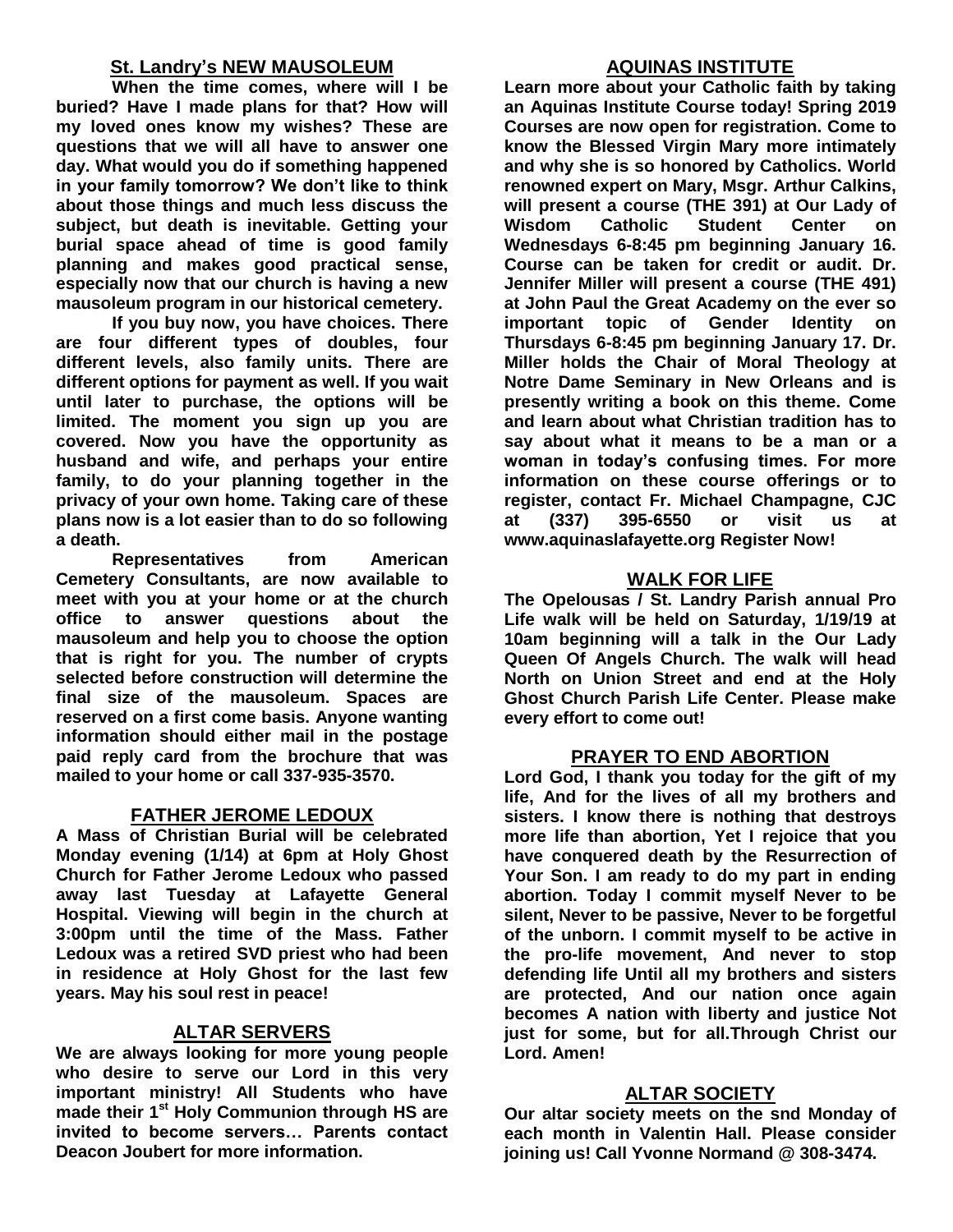# **EXTRA – ORDINARY MINISTERS**

**January 19/20**

**Saturday – 4:00pm Altar Servers:** Mark & Joseph Wilkes **Extra-ordinary Ministers of the Eucharist:**  Nelda & Carl Villery, Charllie Roy, Linda Palmer, Derek Faust

**Reader:** Carl Graffagnino

**Sunday – 8:00am**

**Altar Servers:** Leigh Labrie, Beau & Ethan Stelly **Extra-ordinary Minister of the Eucharist:** Janice Kidder, Jackie Harbour, Phyllis Guidry **Reader:** Debbie Fay **10:00am**

**Altar Servers**: Sam Chachere, Hieu Tran **Extra-Ordinary Ministers of the Eucharist:** Paul Bruley, Cynthia Guidry, Cindy Prather, Stan Keyes **Reader:** Dawn Blumrich, Joshua St. Cyr

#### **5:00pm**

**Altar Servers:** Sarah Ortego

#### **Extra-ordinary Ministers of the Eucharist:**

Carrol Lafleur, Brad Ortego, Mercy Jannise, Jeannine Anding

**Reader:** Mercy Jannise

# **OCS CORNER**

**Family and friends, please keep our OCS Ministry group and adult chaperones in your prayer as they depart for Washington, DC for the week when they will experience the National Right-to-Life March, standing up for the unborn!**

**Tickets are available for the upcoming "WE ARE Opelousas Catholic's Dinner & Auction, celebrating 20 years!" Contact the school at 337-942-5404 ext. 105.**

**Attention new families! You are reminded that the online application for admissions procedure is open. Go to [www.OCSvikings.com,](http://www.ocsvikings.com/) and under the Parent Resources tab, click on admission and then online application to begin. There are limited openings in preschool, kindergarten, and grades 7 and 8.**